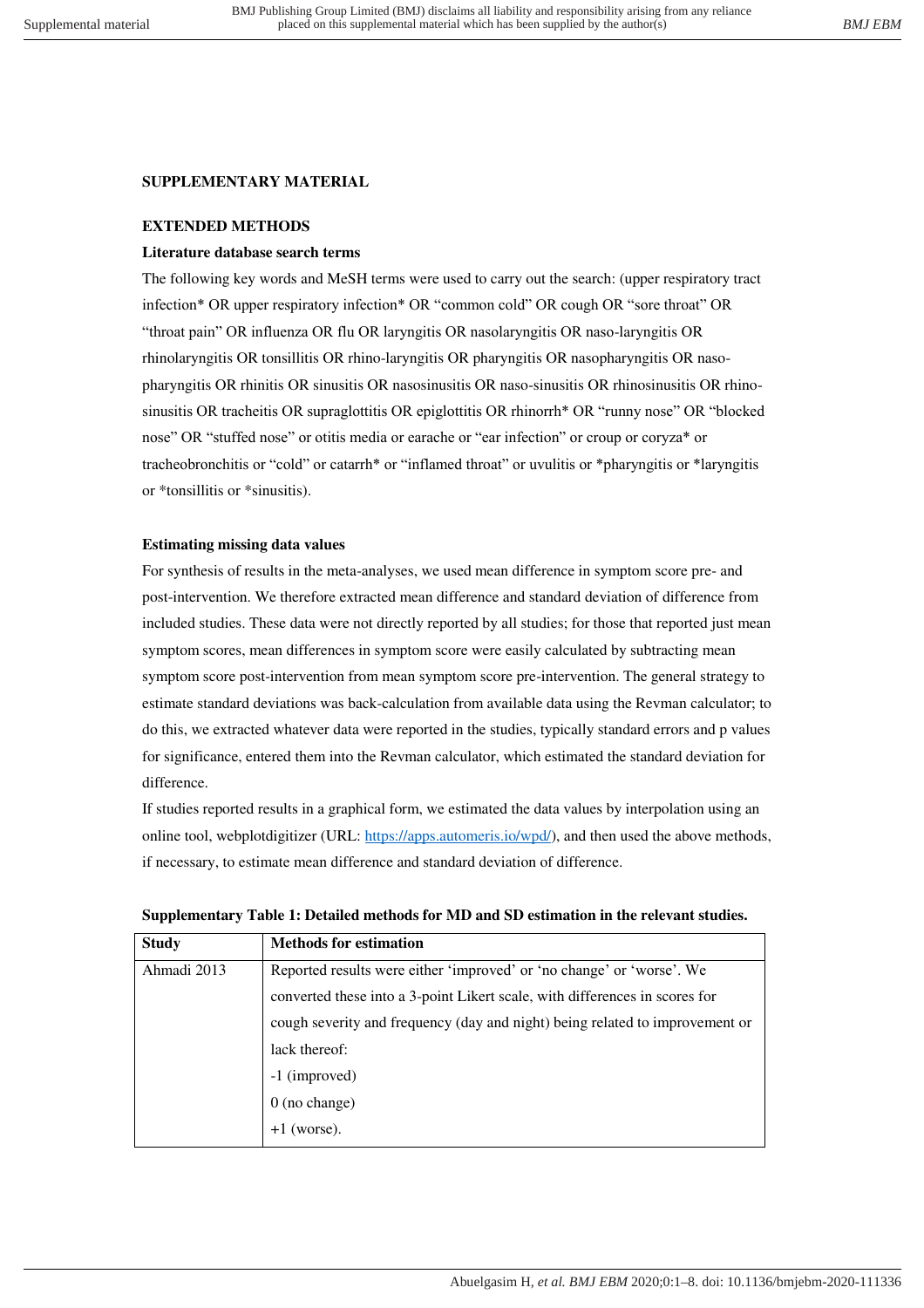|               | Mean differences and standard deviations were then calculated, using the      |
|---------------|-------------------------------------------------------------------------------|
|               | Revman calculator. A sensitivity analysis was also included.                  |
| Canciani 2014 | Mean differences were calculated by interpolation from the graph; SD for      |
|               | mean difference estimated by taking a mean of SD pre-intervention and SD      |
|               | post-intervention. A sensitivity analysis was also included.                  |
| Cohen 2017    | Mean differences were reported; SDs for mean difference were back-            |
|               | calculated using reported SEs in the Revman calculator.                       |
| Paul 2007     | Mean differences were reported; SDs for mean difference were back-            |
|               | calculated using the Revman calculator, using SEs reported in a Cochrane      |
|               | review that also analysed this study.                                         |
| Raeessi 2011  | Mean differences were reported; as a p-value for mean difference was only     |
|               | reported for group 3 (coffee & honey intervention), SD for mean difference    |
|               | could only be estimated for this group. The Revman calculator was used to do  |
|               | this, and the estimated SD for mean difference we obtained was used for the   |
|               | other two groups (coffee-only intervention, and honey-only intervention). A   |
|               | sensitivity analysis was also included.                                       |
| Raeessi 2013  | Mean differences were reported; SDs for mean difference were not. Authors     |
|               | reported p-values for significance obtained using the Wilcoxon rank sum test, |
|               | while the Revman calculator uses t-test p values; we used the reported p      |
|               | values in the Revman calculator to back-calculate SDs for mean difference. A  |
|               | sensitivity analysis was also included.                                       |
| Shadkam 2010  | Mean differences were reported; SDs for mean difference were back-            |
|               | calculated using p values for significance in the Revman calculator.          |
|               | Additionally, we combined the placebo and supportive treatment arms in our    |
|               | calculations.                                                                 |
|               |                                                                               |

#### **EXTENDED RESULTS**

#### **Honey vs placebo**

See Supplementary Figure 1.

## **Honey vs usual care**

See Supplementary Figure 2.

**Honey vs dextromethorphan** 

See Supplementary Figure 3.

# **Honey vs diphenhydramine**

See Supplementary Figure 4.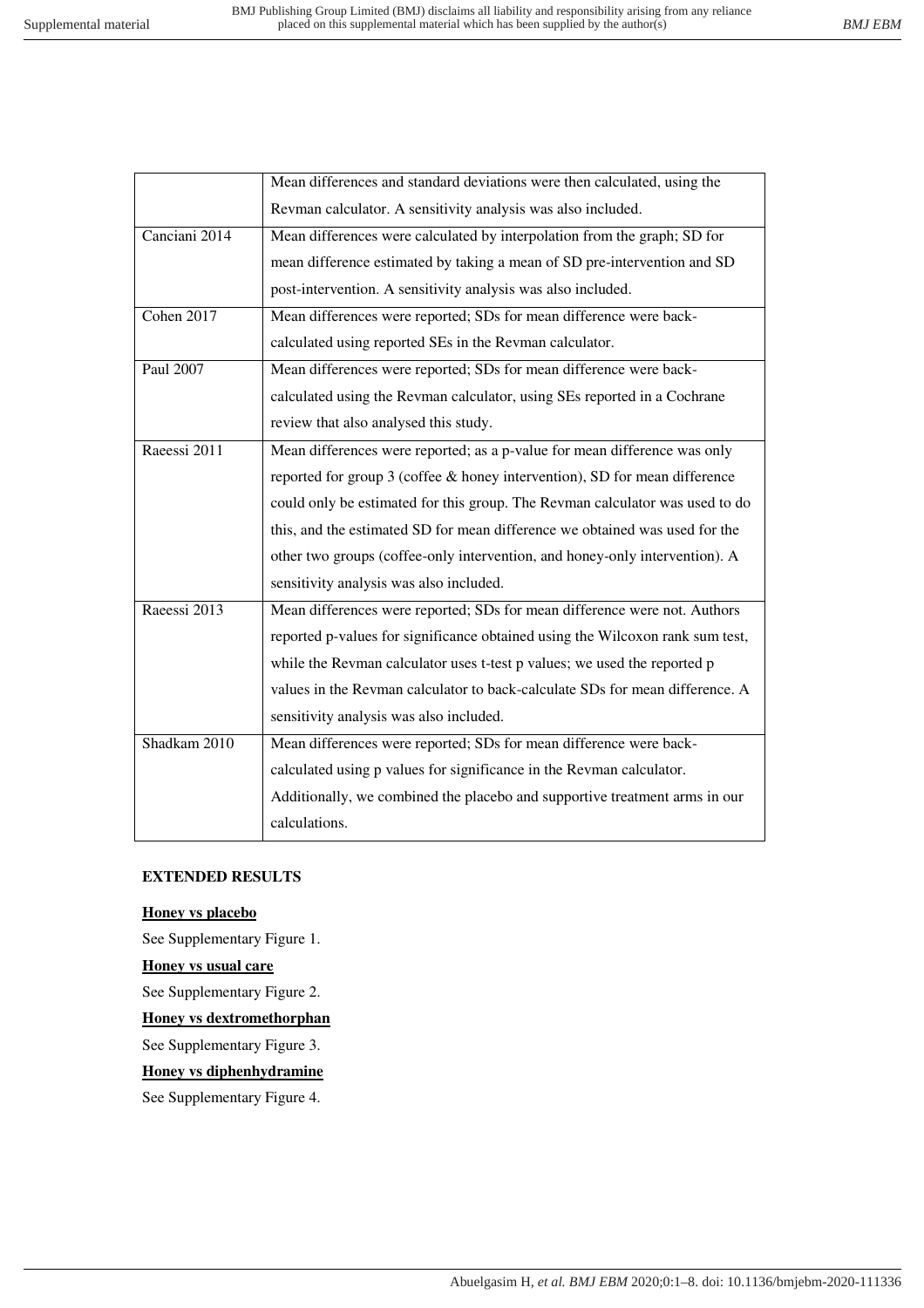# **Supplementary Table 2: Reasons for exclusion at full text screening.**

### N=84

| <b>Reason for exclusion</b>                    | <b>Number of studies</b> |
|------------------------------------------------|--------------------------|
| Wrong study design                             | 61                       |
| Wrong intervention                             | 5                        |
| Wrong indication                               | 3                        |
| Unable to obtain (1 despite world-wide search) | 3                        |
| Wrong comparator                               | 3                        |
| Wrong outcomes                                 | 3                        |
| Wrong patient population                       | 2                        |
| Not an academic route of publication           | 2                        |
| Protocol only                                  |                          |
| Withdrawn prior to study                       |                          |

#### **Supplementary Table 3: Summary of usual care interventions in "infectious" group studies.**

| <b>Study</b>     | <b>Usual care regimen</b>                                                      |
|------------------|--------------------------------------------------------------------------------|
| Ahmadi 2013      | Liquid diphenhydramine solution (5mg/kg) -                                     |
|                  | antitussive.                                                                   |
| Ayazi 2017       | Liquid diphenhydramine solution (2.5mL dose                                    |
|                  | for children aged 1-6, 5mL for $6-12$ ) –                                      |
|                  | antitussive.                                                                   |
| Cohen 2017       | Carbocysteine syrup – mucolytic.                                               |
| Gupta 2016       | Marketed cough syrup (MCS), containing                                         |
|                  | diphenhydramine, ammonium chloride and                                         |
|                  | sodium citrate.                                                                |
|                  |                                                                                |
| Miceli Sopo 2015 | Dextromethorphan syrup or levodropropizine                                     |
|                  | syrup (according to clinician preference) -                                    |
|                  | antitussives.                                                                  |
| Nanda 2017       | Antibiotics, anti-inflammatory drugs and                                       |
|                  | gargles.                                                                       |
| Paul 2007        | Artificially honey-flavoured dextromethorphan                                  |
|                  | syrup (8.5mg/ dose, 17mg/dose and 34mg/dose                                    |
|                  | in children $2-5$ , 6-11 and 12-18, respectively) –                            |
|                  | antitussive.                                                                   |
| Pourahmad 2009   | "Classic therapeutic regimen" comprising                                       |
|                  | acetaminophen (325 mg/q 6 h), naproxen (250                                    |
|                  | mg/q 12 h), chlorpheniramine $(4 \text{ mg/q } 6 \text{ h})$ –                 |
|                  | analgesic, non-steroidal anti-inflammatory drug                                |
| Raeessi 2011     | and antihistamine, respectively.                                               |
|                  | Instant coffee (25g dissolved in ~200mL water,                                 |
| Raeessi 2013     | every 8 hours).                                                                |
|                  | Guaifenesin (25g dissolved in ~200mL water, 3                                  |
| Shadkam 2010     | times daily) - expectorant.                                                    |
|                  | Diphenhydramine syrup (2.5mL/dose) and<br>dextromethorphan syrup (2.5ml/dose - |
|                  | antitussives.                                                                  |
|                  |                                                                                |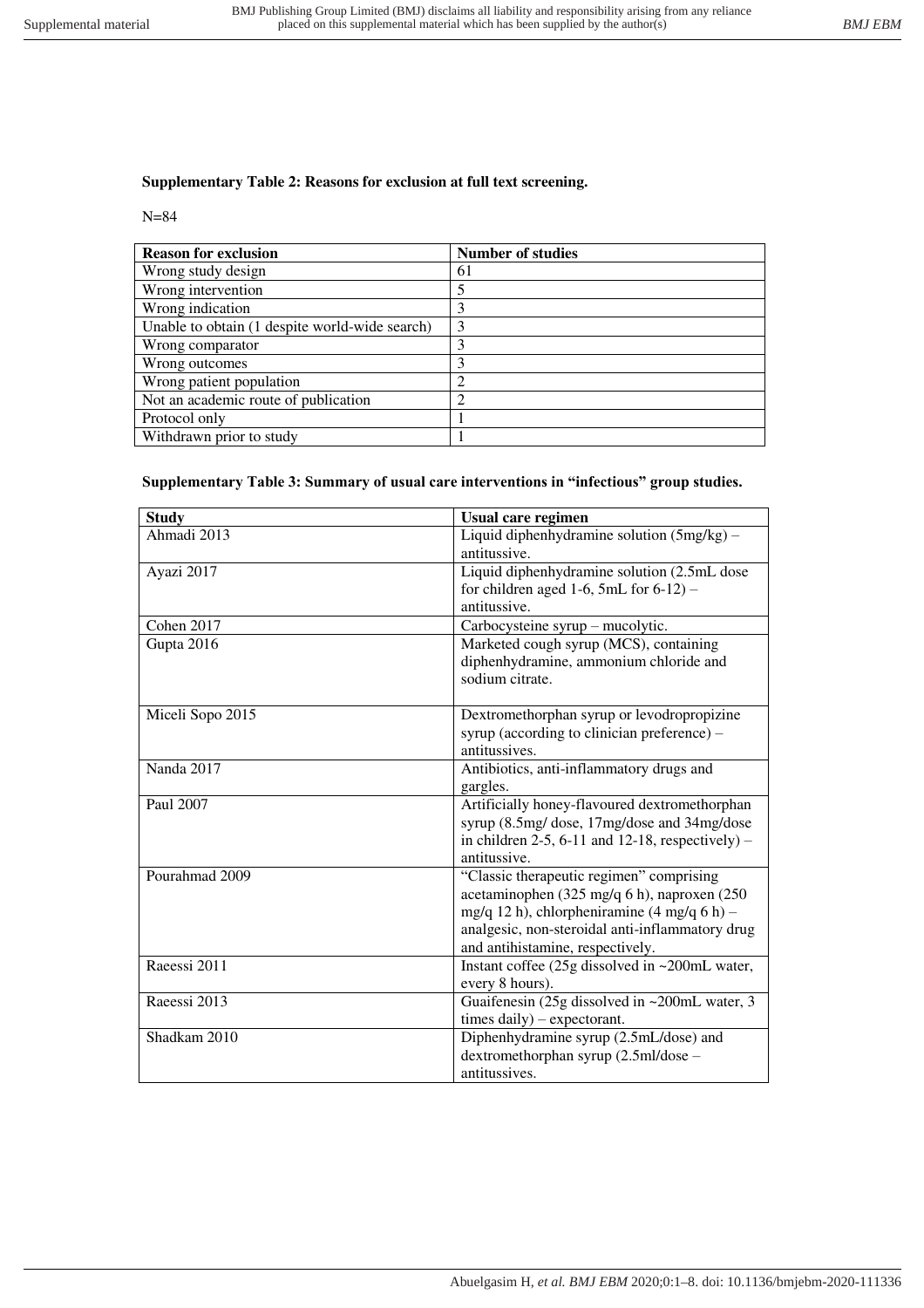# **Supplementary Table 4: Study characteristics.**

Ahmadi 2013

| <b>Methods</b>       | Double-blinded, randomised (randomisation strategy unclear) clinical trial study.<br>No placebo control.                                                                                                                                                                                                                                                                                                                                                                                                                                                                                                                                                                                                                                                                                                                                                                                                                                                                                                                                                                                                                                                                                                                       |
|----------------------|--------------------------------------------------------------------------------------------------------------------------------------------------------------------------------------------------------------------------------------------------------------------------------------------------------------------------------------------------------------------------------------------------------------------------------------------------------------------------------------------------------------------------------------------------------------------------------------------------------------------------------------------------------------------------------------------------------------------------------------------------------------------------------------------------------------------------------------------------------------------------------------------------------------------------------------------------------------------------------------------------------------------------------------------------------------------------------------------------------------------------------------------------------------------------------------------------------------------------------|
| <b>Participants</b>  | Enrolled n=126; all assumed to have completed. Age range 2-5 years.                                                                                                                                                                                                                                                                                                                                                                                                                                                                                                                                                                                                                                                                                                                                                                                                                                                                                                                                                                                                                                                                                                                                                            |
|                      | Inclusion criteria: "a main complaint of acute severe cough, attending on the first<br>or second day of symptom presentation. Additional symptoms were those<br>consisted with a viral upper respiratory tract infection (low grade temperature<br>(37.8-38.5 oral or 37.2-37.9 axilla), rhinorrhoea, sneezing, blocked nose, sore<br>throat, cough, mild headache, hoarse voice and general malaise".                                                                                                                                                                                                                                                                                                                                                                                                                                                                                                                                                                                                                                                                                                                                                                                                                         |
|                      | Exclusion criteria: "presence of symptoms consistent with a bacterial upper<br>respiratory tract infection (moderate to high grade temperature, severe sore throat<br>with painful swallowing, significant headache, nausea, vomiting or abdominal<br>pain); symptoms of lower respiratory tract infection (high grade temperature,<br>rigor, difficulty breathing, fatigue, pleuritic pain, tachypnoea, retraction); presence<br>of associated otitis or sinusitis; presence of allergic symptoms (family history of<br>allergy, symptoms of eye / nose pruritis, similar previous episodes, history of<br>prolonged colds); symptoms of reactive airway disease including wheezing,<br>shallow breathing, tachypnoea, tachycardia, sensation of tight chest"; use of<br>medications prior to study; presence of "early signs of otitis, sinusitis, lower<br>respiratory tract infection, and superimposed bacterial upper respiratory tract<br>infection (purulent nasal discharge, high grade temperature, difficulty breathing,<br>peri-orbital oedema and facial pain); non-concordance of prescribed medications;<br>use of additional/ non-prescribed treatments; incomplete reports/ history from<br>patient's carer". |
| <b>Interventions</b> | Liquid diphenhydramine, allocated n=63;                                                                                                                                                                                                                                                                                                                                                                                                                                                                                                                                                                                                                                                                                                                                                                                                                                                                                                                                                                                                                                                                                                                                                                                        |
|                      | Honey (Mahram brand), allocated n=63;                                                                                                                                                                                                                                                                                                                                                                                                                                                                                                                                                                                                                                                                                                                                                                                                                                                                                                                                                                                                                                                                                                                                                                                          |
|                      | Doses of 5mg/kg, 3 times a day (third recommended one hour before sleep).                                                                                                                                                                                                                                                                                                                                                                                                                                                                                                                                                                                                                                                                                                                                                                                                                                                                                                                                                                                                                                                                                                                                                      |
| <b>Outcomes</b>      | Primary outcome measure was trend in frequency and severity of day-time and<br>night-time cough (increase, decrease or no change).                                                                                                                                                                                                                                                                                                                                                                                                                                                                                                                                                                                                                                                                                                                                                                                                                                                                                                                                                                                                                                                                                             |
| <b>Notes</b>         |                                                                                                                                                                                                                                                                                                                                                                                                                                                                                                                                                                                                                                                                                                                                                                                                                                                                                                                                                                                                                                                                                                                                                                                                                                |

#### Ayazi 2017

| <b>Methods</b>      | Randomised, un-blinded clinical trial. No placebo control                                                                                                                                                                                                                                                                                                                 |
|---------------------|---------------------------------------------------------------------------------------------------------------------------------------------------------------------------------------------------------------------------------------------------------------------------------------------------------------------------------------------------------------------------|
| <b>Participants</b> | Enrolled $n = 92$ ; completed $n = 87$ . Age range 1-12 years.                                                                                                                                                                                                                                                                                                            |
|                     | Inclusion criteria: presence of a "viral URTI-induced cough lasting up to 7 days,<br>in a previously healthy subject with no past medical history, +/- rhinorrhoea".                                                                                                                                                                                                      |
|                     | Exclusion criteria: "signs and symptoms shared with pneumonia,<br>laryngotracheobronchitis, sinusitis, asthma, allergic rhinitis; frequent<br>hospitalisation; recent use of diphenhydramine in children; use of honey, cough or<br>cold medication the night before entering the study; medications affecting parents'<br>sleep (e.g. benzodiazepines, antihistamines)". |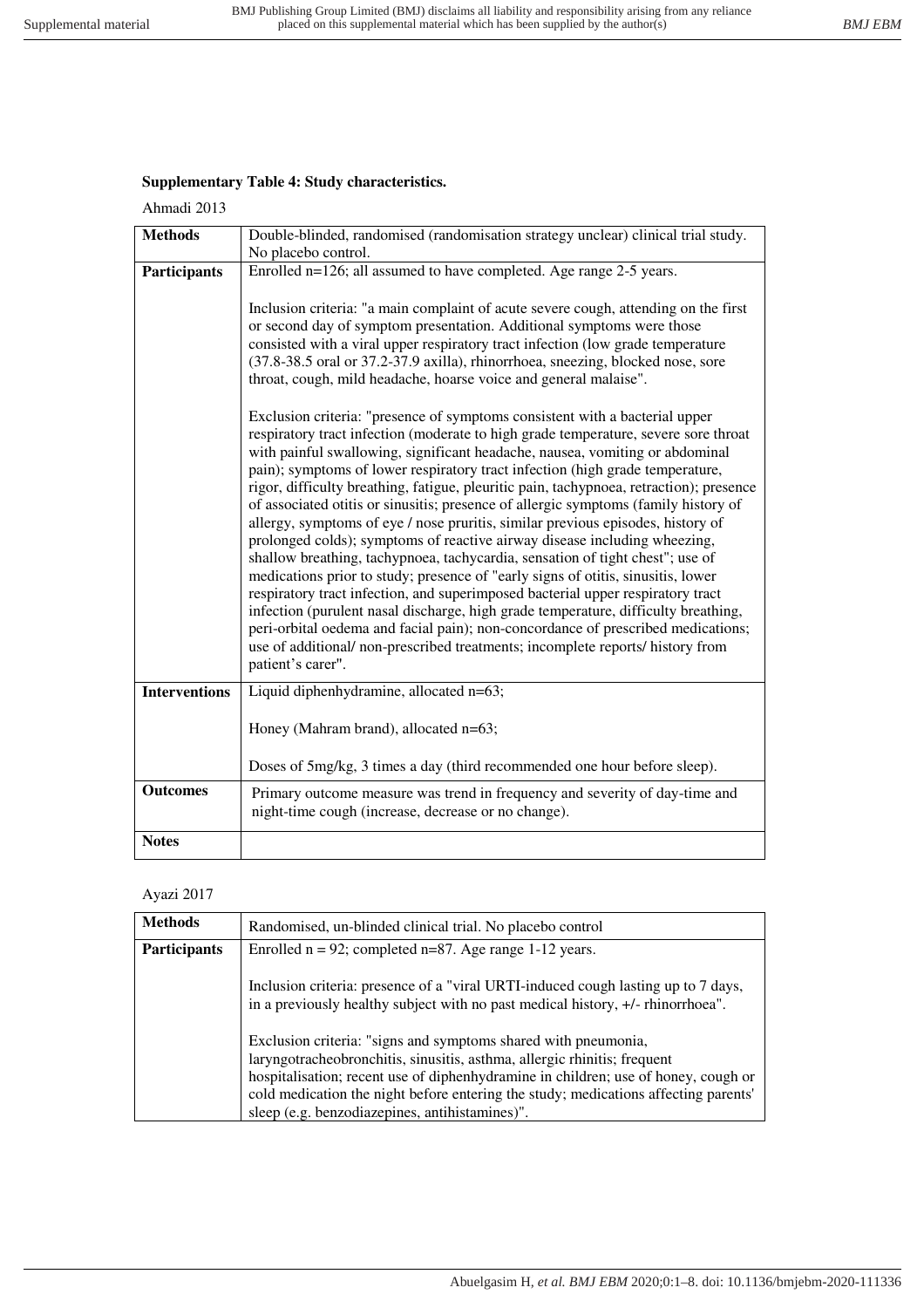| <b>Interventions</b> | Honey 1 (Kimia honey), analysed $n=42$ ;                                                                                                                                              |  |
|----------------------|---------------------------------------------------------------------------------------------------------------------------------------------------------------------------------------|--|
|                      | Honey 2 (Shahde-Golha honey), analysed n=25;                                                                                                                                          |  |
|                      | Diphenhydramine, analysed n=20.                                                                                                                                                       |  |
| <b>Outcomes</b>      | Primary outcome was nocturnal cough and sleep difficulty score, as assessed<br>using a validated 5-item 7-point Likert scale questionnaire. Parents carried out the<br>questionnaire. |  |
| <b>Notes</b>         |                                                                                                                                                                                       |  |

#### Canciani 2014

| <b>Methods</b>       | Double-blind, randomised, placebo-controlled clinical trial.                                                                                                                |
|----------------------|-----------------------------------------------------------------------------------------------------------------------------------------------------------------------------|
| <b>Participants</b>  | Enrolled $n=102$ ; all analysed in intention-to-treat analyses, but completed $n=91$ .<br>Age range 3-6 years.                                                              |
|                      | Inclusion criteria: presence of persistent cough (7 days-3 weeks duration) not<br>treated with any other antitussive. No other inclusion or exclusion criteria<br>detailed. |
| <b>Interventions</b> | Grintuss syrup, allocated $n=51$ , completed $n=47$ ;<br>Placebo, allocated $n=51$ , completed $n=44$ .                                                                     |
|                      |                                                                                                                                                                             |
| <b>Outcomes</b>      | Primary outcome measures were changes in day-time and night-time cough                                                                                                      |
|                      | scores, assessed daily by parents using a validated questionnaire (adapted from                                                                                             |
|                      | Chung et al. (2002)).                                                                                                                                                       |
| <b>Notes</b>         |                                                                                                                                                                             |

### Cohen 2012

| <b>Methods</b>       | Double-blinded, randomised, placebo-controlled trial.                                                                                                                                                                                                                                                        |  |
|----------------------|--------------------------------------------------------------------------------------------------------------------------------------------------------------------------------------------------------------------------------------------------------------------------------------------------------------|--|
| <b>Participants</b>  | Enrolled n=300; completed n=270. Age range 1-5 years.                                                                                                                                                                                                                                                        |  |
|                      | Inclusion criteria: 1-5 years of age; nocturnal cough attributable to upper<br>respiratory tract infection (defined by "presence of cough and rhinorrhea of $\leq$ 7<br>days' duration" with other symptoms including, but not limited to, "nasal<br>congestion, fever, sore throat, myalgia, and headache". |  |
|                      | Exclusion criteria: signs or symptoms of asthma, pneumonia,                                                                                                                                                                                                                                                  |  |
|                      | laryngotracheobronchitis, sinusitis, and/or allergic rhinitis; use of any cough/cold                                                                                                                                                                                                                         |  |
|                      | medication/ honey (but not analgesics) the night before the study.                                                                                                                                                                                                                                           |  |
| <b>Interventions</b> | Eucalyptus honey, allocated $n=75$ , analysed $n=64$ ;                                                                                                                                                                                                                                                       |  |
|                      | Citrus honey, allocated $n=75$ , analysed $n=62$ ;<br>Labiatae honey, allocated $n=75$ , analysed $n=73$ ;                                                                                                                                                                                                   |  |
|                      | Silan date extract placebo, allocated $n=75$ , analysed $n=71$ .                                                                                                                                                                                                                                             |  |
| <b>Outcomes</b>      | Primary outcome was cough frequency (authors measured change in cough                                                                                                                                                                                                                                        |  |
|                      | frequency between night 1 and night 2). Secondary outcome measures: "changes                                                                                                                                                                                                                                 |  |
|                      | in the cough severity, the bothersome nature of the cough, the effect of the cough                                                                                                                                                                                                                           |  |
|                      | on sleep for both the child and the parent, and the combined score of these five                                                                                                                                                                                                                             |  |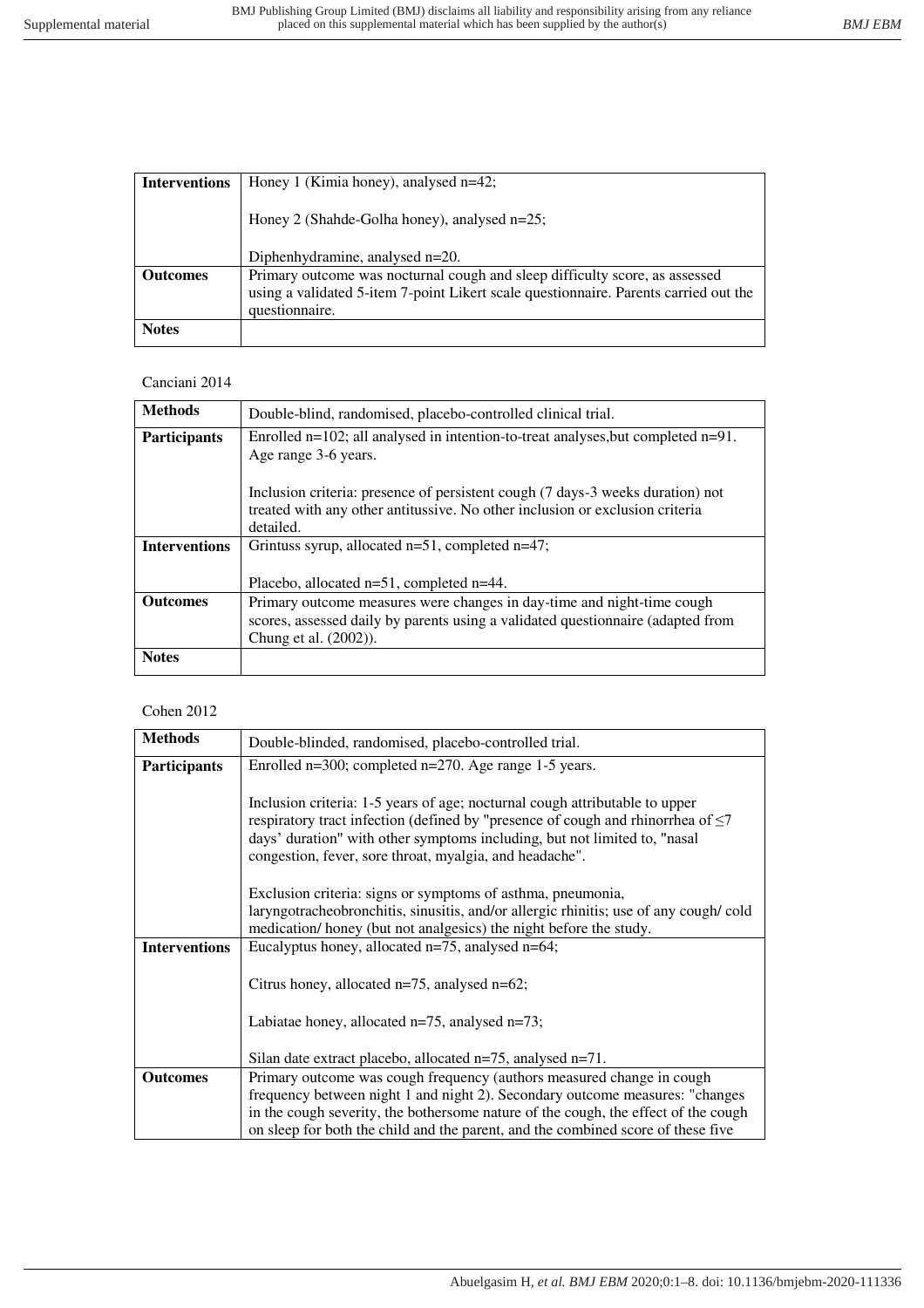|              | measures".                                                                                                                                       |
|--------------|--------------------------------------------------------------------------------------------------------------------------------------------------|
| <b>Notes</b> | Silan date extract chosen for similarity in structure, appearance and taste, to<br>honey.                                                        |
|              | All interventions in same packaging - 10g plastic containers. Dose/ instructions:<br>10g intervention within 30 minutes of child going to sleep. |

### Cohen 2017

| <b>Methods</b>       | Single-blinded, randomised trial. No placebo control.                                                                                                                                                                                                                                                                                                                              |
|----------------------|------------------------------------------------------------------------------------------------------------------------------------------------------------------------------------------------------------------------------------------------------------------------------------------------------------------------------------------------------------------------------------|
| <b>Participants</b>  | Enrolled $n=150$ ; completed $n=141$ . Age range 2-5 years.                                                                                                                                                                                                                                                                                                                        |
|                      | Inclusion criteria: 2-5 years of age; nocturnal and day-time cough attributable to<br>upper respiratory infection (defined as "acute viral infection present for no more<br>than 7 days where cough and rhinorrhea were the main symptoms. Other<br>symptoms included, but were not limited to, nasal congestion, fever, sore throat,<br>myalgia, fatigue, malaise and headache"). |
|                      | Exclusion criteria: signs/symptoms of asthma, pneumonia, chronic cough, stridor<br>or laryngotracheobronchitis, sinusitis, chronic cardiac or pulmonary condition,<br>allergic rhinitis; use of steroids, antihistamines, other cough/cold medications or<br>honey up to 24 hours before presentation.                                                                             |
| <b>Interventions</b> | Grintuss polysaccharide-resin-honey (PRH) syrup, containing "honey as well as<br>specific fractions of resins, polysaccharides, saponins, flavonoids and sugars<br>derived from Grindelia robusta, Plantago lanceolata and Helichrysum italicum",<br>allocated n=78, analysed n=75;<br>Carbocysteine syrup, allocated n=72, analysed n=66.                                         |
| <b>Outcomes</b>      | Primary outcome was change in night-time cough score between first pre-                                                                                                                                                                                                                                                                                                            |
|                      | treatment night and first night of treatment, using a modified version of a                                                                                                                                                                                                                                                                                                        |
|                      | previously-validated 7-point Likert scale questionnaire. Secondary outcomes -                                                                                                                                                                                                                                                                                                      |
|                      | change in day- and night-time cough score from pre-treatment to end of study.                                                                                                                                                                                                                                                                                                      |
| <b>Notes</b>         |                                                                                                                                                                                                                                                                                                                                                                                    |

## Gupta 2016

| <b>Methods</b>      | Double-blinded, randomised clinical trial.                                                                                                                                                                                                                                                                                                                                                                                                                                                                                                                                                                                                                                   |
|---------------------|------------------------------------------------------------------------------------------------------------------------------------------------------------------------------------------------------------------------------------------------------------------------------------------------------------------------------------------------------------------------------------------------------------------------------------------------------------------------------------------------------------------------------------------------------------------------------------------------------------------------------------------------------------------------------|
| <b>Participants</b> | Enrolled n=105, all assumed to have completed. Age range 18-65 years.                                                                                                                                                                                                                                                                                                                                                                                                                                                                                                                                                                                                        |
|                     | Inclusion criteria: history of acute non-productive cough due to any cause except<br>those in exclusion criteria, and throat irritation for $\leq 1$ week.                                                                                                                                                                                                                                                                                                                                                                                                                                                                                                                   |
|                     | Exclusion criteria: history of acute lower respiratory tract infection e.g.<br>pneumonia, bronchitis, whooping cough, chronic obstructive pulmonary<br>disease/asthma, tuberculosis, systemic bacterial infections requiring specific drug<br>therapy; any "underlying lung pathology such as lung abscess or cystic fibrosis",<br>history of myocardial infarction within 4 weeks prior to enrolment; presence of<br>known hypersensitivity to ingredients of study products; presence of "immediate"<br>life-threatening diseases such as pre-existing cardiovascular, liver, or neoplastic<br>diseases"; use of any immunosuppressant, sedative, hypnotic or tranquilizer |
|                     | within 14 days prior to enrolment; hypertension $\&$ use of angiotensin-converting<br>enzyme inhibitors; use of anti-histamines, cough suppressants, mucolytics,                                                                                                                                                                                                                                                                                                                                                                                                                                                                                                             |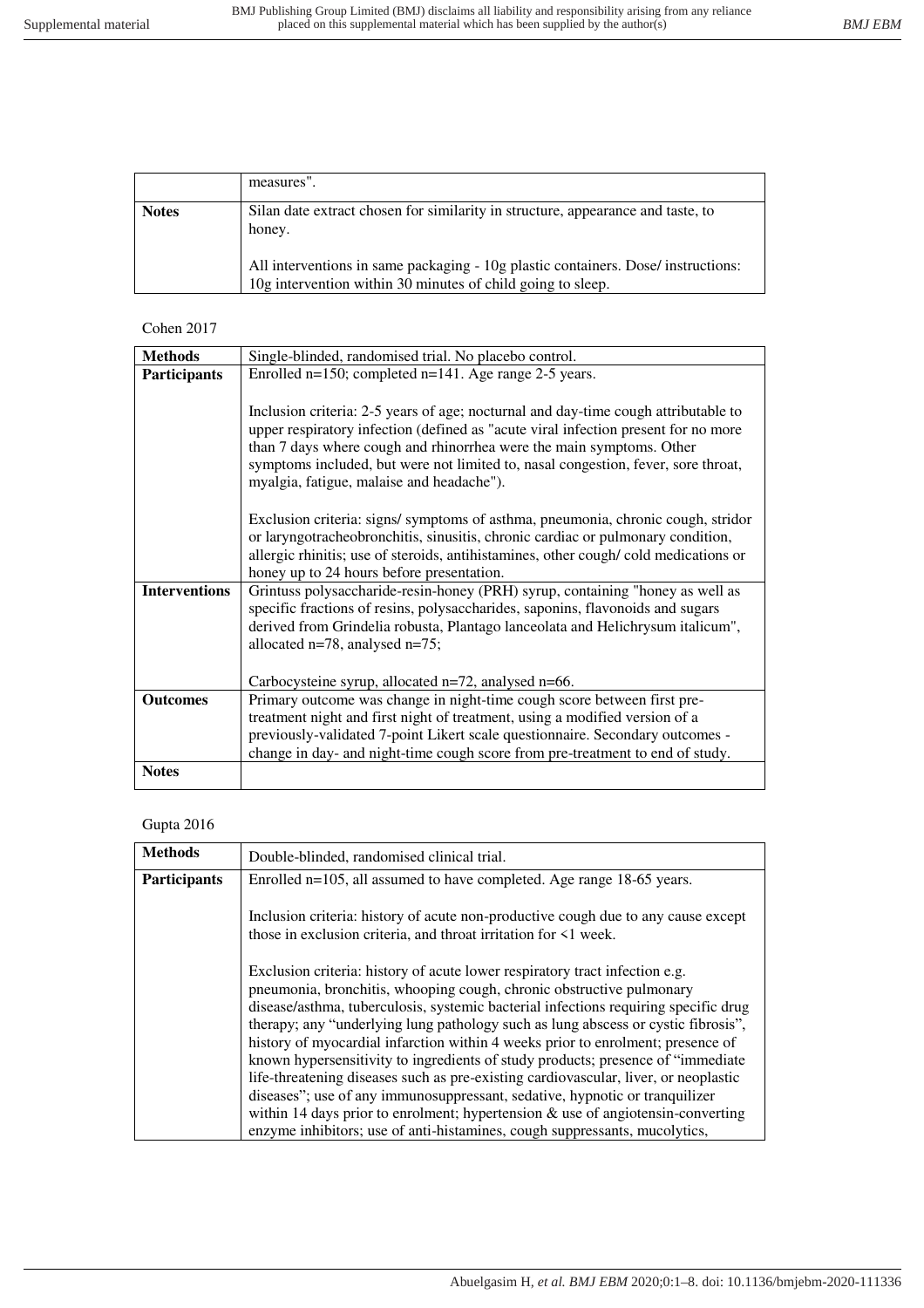|                      | expectorants, or antibiotics 3 days prior to enrolment; history of Parkinson's       |
|----------------------|--------------------------------------------------------------------------------------|
|                      | disease treated with monoamine oxidase inhibitors; presence of "any psychiatric      |
|                      | illness which may impair the ability to provide written informed consent form";      |
|                      | participation in any other clinical trial; pregnancy/ lactation; regular alcohol/    |
|                      | cigarette/ drug use (occasional users "included on investigator's discretion with    |
|                      | instructions to restrict the use of cigarettes/alcohol during study participation"); |
|                      | presence of "any other condition due to which individuals were deemed                |
|                      | unsuitable by the investigator" even if not stated in exclusion criteria.            |
| <b>Interventions</b> | Honitus cough syrup, containing "extracts of herbal ingredients such as $Tulsi (O.$  |
|                      | sanctum, Lf.), Yashti (G. glabra, Rt.), Kantakari (Solanum xanthocarpum,             |
|                      | Pl.), Banaphsa (V. odorata, Aerial.), Shunthi (Z. officinale, Rz.), Pippali (P.      |
|                      | longum, Fr.), Vasa (A. vasica, Lf.), Shati (Hedychium spicatum, Rz.) and honey",     |
|                      | allocated $n=53$ ;                                                                   |
|                      |                                                                                      |
|                      | Marketed cough syrup (MCS) containing diphenhydramine, ammonium chloride             |
|                      | and sodium citrate, allocated n=52.                                                  |
| <b>Outcomes</b>      | Primary outcome measures were day/ night-time cough scores and throat irritation     |
|                      | over a 3-day period, as assessed by 6-point and 5-point scales, respectively.        |
| <b>Notes</b>         |                                                                                      |
|                      |                                                                                      |

### Miceli Sopo 2015

| <b>Methods</b>       | Randomised, un-blinded clinical trial, no placebo control.                                                                                                                                                                                                                                                                                                                                                                                                        |
|----------------------|-------------------------------------------------------------------------------------------------------------------------------------------------------------------------------------------------------------------------------------------------------------------------------------------------------------------------------------------------------------------------------------------------------------------------------------------------------------------|
| Participants         | Enrolled, n=134, all analysed. Age range 2-14 years.                                                                                                                                                                                                                                                                                                                                                                                                              |
|                      | Inclusion criteria: presence of cough $\leq$ 7 days in duration, attributable to upper<br>airway infection, with or without fever; basal score of $\geq$ 12 in Paul et al. cough<br>score questionnaire before treatment.                                                                                                                                                                                                                                         |
|                      | Exclusion criteria: presence of asthma, pneumonia, streptococcal tonsillitis,<br>sinusitis, bronchitis, allergic rhinitis; use of "analgesic medications for cough over<br>the counter (OTC, including natural, herbal and homoeopathic products), oral<br>antihistamines, cortisone given in all forms, non-steroidal anti-inflammatory<br>drugs (NSAIDs), including ibuprofen but not paracetamol, or honey" in the week<br>before the study; parental refusal. |
| <b>Interventions</b> | Dextromethorphan, allocated n=29;                                                                                                                                                                                                                                                                                                                                                                                                                                 |
|                      | Milk & wildflower honey (paired with DM group), allocated $n=37$ ;                                                                                                                                                                                                                                                                                                                                                                                                |
|                      | Levodropropizine, allocated n=34;                                                                                                                                                                                                                                                                                                                                                                                                                                 |
|                      | Milk & wildflower honey (paired with LDP group), allocated n=34.                                                                                                                                                                                                                                                                                                                                                                                                  |
| <b>Outcomes</b>      | Primary outcome was percent achievement of therapeutic success in each group.<br>Therapeutic success defined as "a decrease in Paul's cough questionnaire higher<br>than 50% compared with baseline values". A validated 5-item 7-point Likert<br>questionnaire was used to obtain cough scores.                                                                                                                                                                  |
| <b>Notes</b>         | 3 participants (DM, M&H-DM and LDP groups, respectively) did not complete<br>post-treatment questionnaire and so were considered failures as per "worst<br>scenario analysis".                                                                                                                                                                                                                                                                                    |
|                      | "DM (Lisomucil antitussive syrup, Sanofi-Aventis, Milan) was administered at<br>doses of 7.5mg/dose for children aged 2–5 years, 15mg/dose for children aged<br>between 5 and 11, and 30mg/dose for children between 12 and 14 years of age.                                                                                                                                                                                                                      |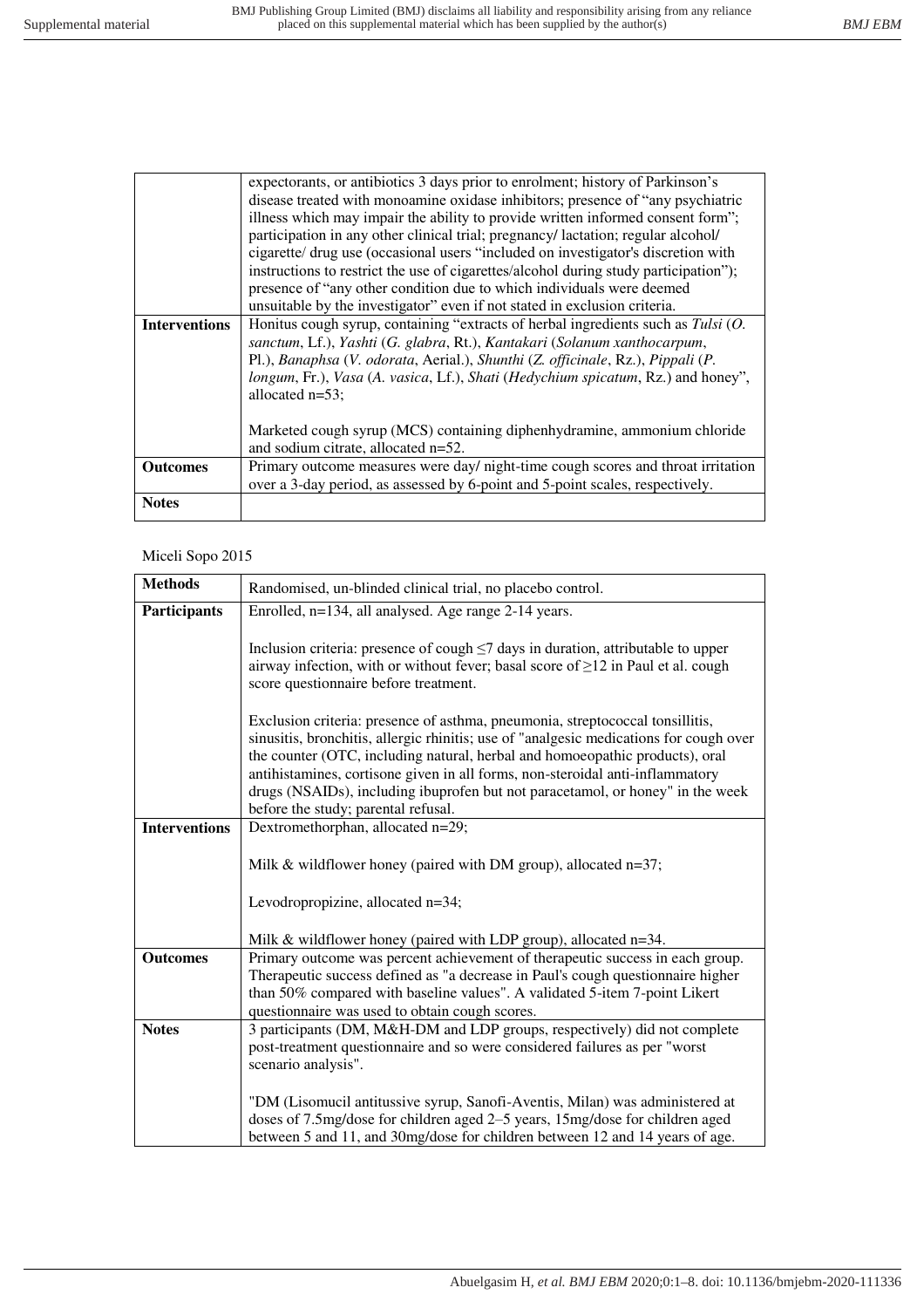| LDP (Levotuss drops, Dompé, Milan) was given at the dose of 1 drop/kg until a              |
|--------------------------------------------------------------------------------------------|
| maximum of 20 drops. Both DM and LDP contained some excipients such as                     |
| sucrose and fruit aromas. Children assigned to the honey group received 90ml of            |
| warm pasteurised cow's milk mixed with 10ml of wildflower honey (milk and                  |
| honey, M&H). All treatments were administered 30 minutes before bedtime during             |
| three consecutive evenings. If body temperature was $\geq$ 38.5 $\degree$ C, children were |
| allowed to take, in addition to the randomised treatment, paracetamol. Extra doses         |
| of honey were prohibited."                                                                 |

Nanda 2017

| <b>Methods</b>       | Randomised, placebo-controlled trial. Blinding unclear.                                                                                                                                                                                                                                                                                                                              |
|----------------------|--------------------------------------------------------------------------------------------------------------------------------------------------------------------------------------------------------------------------------------------------------------------------------------------------------------------------------------------------------------------------------------|
| <b>Participants</b>  | Enrolled n=200; remaining at day $10^*$ n=183. Age range 18 to >60 years.                                                                                                                                                                                                                                                                                                            |
|                      | Inclusion criteria: above 18 years of age; presence of signs and symptoms of sore<br>throat.                                                                                                                                                                                                                                                                                         |
|                      | Exclusion criteria: diabetes; history of pollen/ bee allergy; honey allergy;<br>unwillingness to consume honey.                                                                                                                                                                                                                                                                      |
| <b>Interventions</b> | Honey along with supportive treatments (antibiotics, anti-inflammatory drugs,<br>antiseptic gargles), allocated n=100;<br>Control (supportive treatments alone), $n=100$ .                                                                                                                                                                                                           |
| <b>Outcomes</b>      | Primary outcomes were time to recovery from all symptoms; subjective symptom<br>scores (examples "pain in throat, difficulty in swallowing and fever");<br>oropharyngeal congestion; complications from sore throat (requirement for<br>hospitalisation due to e.g. "high-grade fever, dehydration, and severe painful<br>swallowing"); patient satisfaction; side-effects of honey. |
| <b>Notes</b>         | *in this systematic review, values for day 10 assessment were used. Participants<br>were instructed to use interventions until total recovery from sore throat, or up to<br>a maximum of 15 days.                                                                                                                                                                                    |

| Paul 2007           |                                                                                     |
|---------------------|-------------------------------------------------------------------------------------|
| <b>Methods</b>      | Partially double-blinded*, randomised, clinical trial.                              |
|                     |                                                                                     |
|                     | *study investigators assessing symptoms were blinded; parents of control group      |
|                     | were not blinded, but parents of honey and DM groups were blinded.                  |
| <b>Participants</b> | Enrolled $n=130$ ; completed $n=105$ . Age range 2-18 years.                        |
|                     |                                                                                     |
|                     | Inclusion criteria: 2-18 years of age; presence of cough attributable to upper      |
|                     | respiratory infection (URI defined as "the presence of rhinorrhea and cough for 7   |
|                     | or fewer days' duration", with other symptoms including congestion, fever, sore     |
|                     | throat, myalgias, and headache).                                                    |
|                     |                                                                                     |
|                     | Exclusion criteria: presence of signs/symptoms of "more treatable disease eg,       |
|                     | asthma, pneumonia, laryngotracheobronchitis, sinusitis, allergic rhinitis"; history |
|                     | of reactive airways disease, asthma or COPD; use of selective serotonin reuptake    |
|                     | inhibitors or other drugs that affect dextromethorphan metabolism; use of           |
|                     | antihistamines/ DM hydrobromide up to 6 hours before bed on the night prior to      |
|                     | the study; use of DM polistirex up to 12 hours before bed on the night prior to the |
|                     |                                                                                     |
|                     | study.                                                                              |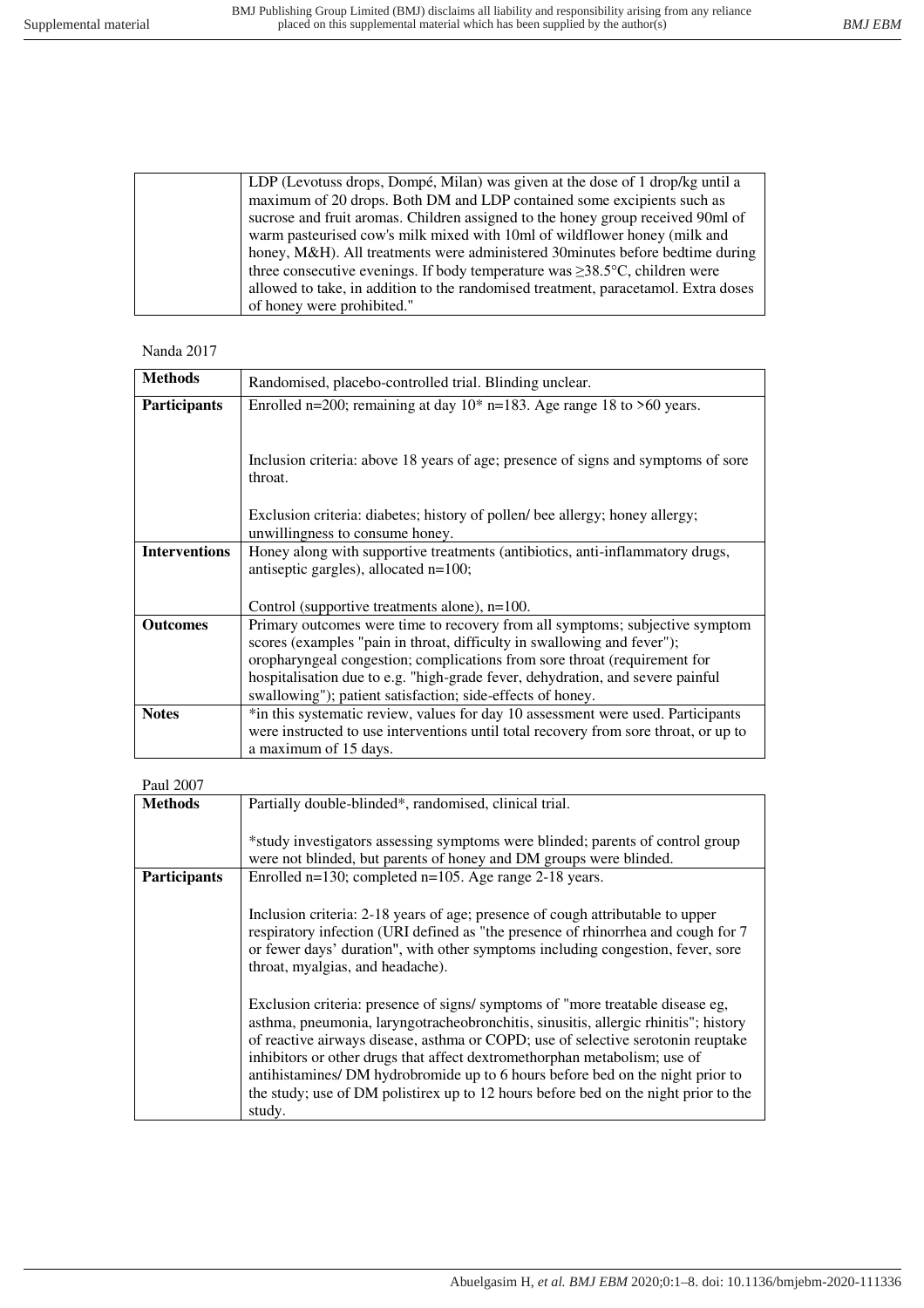| <b>Interventions</b> | Buckwheat honey, analysed n=35;                                               |
|----------------------|-------------------------------------------------------------------------------|
|                      | Dextromethorphan, analysed n=33;                                              |
|                      | Control (no treatment), analysed n=37.                                        |
| <b>Outcomes</b>      | Primary outcome measure was cough score, assessed using a validated 5-item 7- |
|                      | point Likert questionnaire.                                                   |
| <b>Notes</b>         | DM was made to look and taste like honey through addition of artificial honey |
|                      | flavouring and colouring.                                                     |

# Pourahmad 2009

| <b>Methods</b>       | Single-blinded, non-randomised clinical trial*. No placebo control.                 |
|----------------------|-------------------------------------------------------------------------------------|
| <b>Participants</b>  | Enrolled, $n=60$ ; completed $n=60$ . Age range not given; mean age of honey +      |
|                      | classic therapeutic regimen group = 24.4 years $\pm$ 7.4 years, mean age of classic |
|                      | therapeutic regimen only group = 27.4 years $\pm$ 6.2 years.                        |
|                      |                                                                                     |
|                      | Inclusion and exclusion criteria not reported.                                      |
| <b>Interventions</b> | Honey + classic therapeutic regimen comprising acetaminophen + naproxen +           |
|                      | chlorpheniramine, allocated n=30;                                                   |
|                      |                                                                                     |
|                      | Classic therapeutic regimen only, allocated n=30.                                   |
| <b>Outcomes</b>      | Duration of signs and symptoms of common cold (rhinitis, muscle pain, fever,        |
|                      | throat congestion, cough and sneezing) assessed by investigators.                   |
| <b>Notes</b>         | * Study investigators assessing signs and symptoms were blinded, but it is unclear  |
|                      | if there was participant blinding; additionally, patients were selected             |
|                      | consecutively.                                                                      |

# Raeessi 2011

| <b>Methods</b>       | Double-blind, randomised clinical trial. No placebo control.                         |
|----------------------|--------------------------------------------------------------------------------------|
| <b>Participants</b>  | Enrolled, $n=84$ ; completed $n=74$ . Age range 21-65 years.                         |
|                      | Inclusion criteria: persistent post-infectious cough >3 weeks in duration.           |
|                      | Exclusion criteria: presence of other causes of chronic cough; presence of           |
|                      | systemic disease; abnormal routine laboratory test results.                          |
| <b>Interventions</b> | Coffee, allocated $n=16$ , analysed $n=14$ (dissolve 25g of prescribed product, each |
|                      | 600g containing 70g instant coffee, in 200ml warm water, take every 8 hours);        |
|                      |                                                                                      |
|                      | Honey, allocated $n=14$ , analysed $n=12$ (dissolve 25g of prescribed product, each  |
|                      | 600g containing 500g honey, in 200ml warm water, take every 8 hours);                |
|                      |                                                                                      |
|                      | Honey plus coffee, allocated $n=54$ , analysed $n=48$ (dissolve 25g prescribed       |
|                      | product, each 600g containing 70g instant coffee and 500g honey, in 200ml warm       |
|                      | water, take every 8 hours).                                                          |
| <b>Outcomes</b>      | Primary outcome measure was cough frequency, assessed by physician using a           |
|                      | cough questionnaire.                                                                 |
| <b>Notes</b>         |                                                                                      |

Raeessi 2013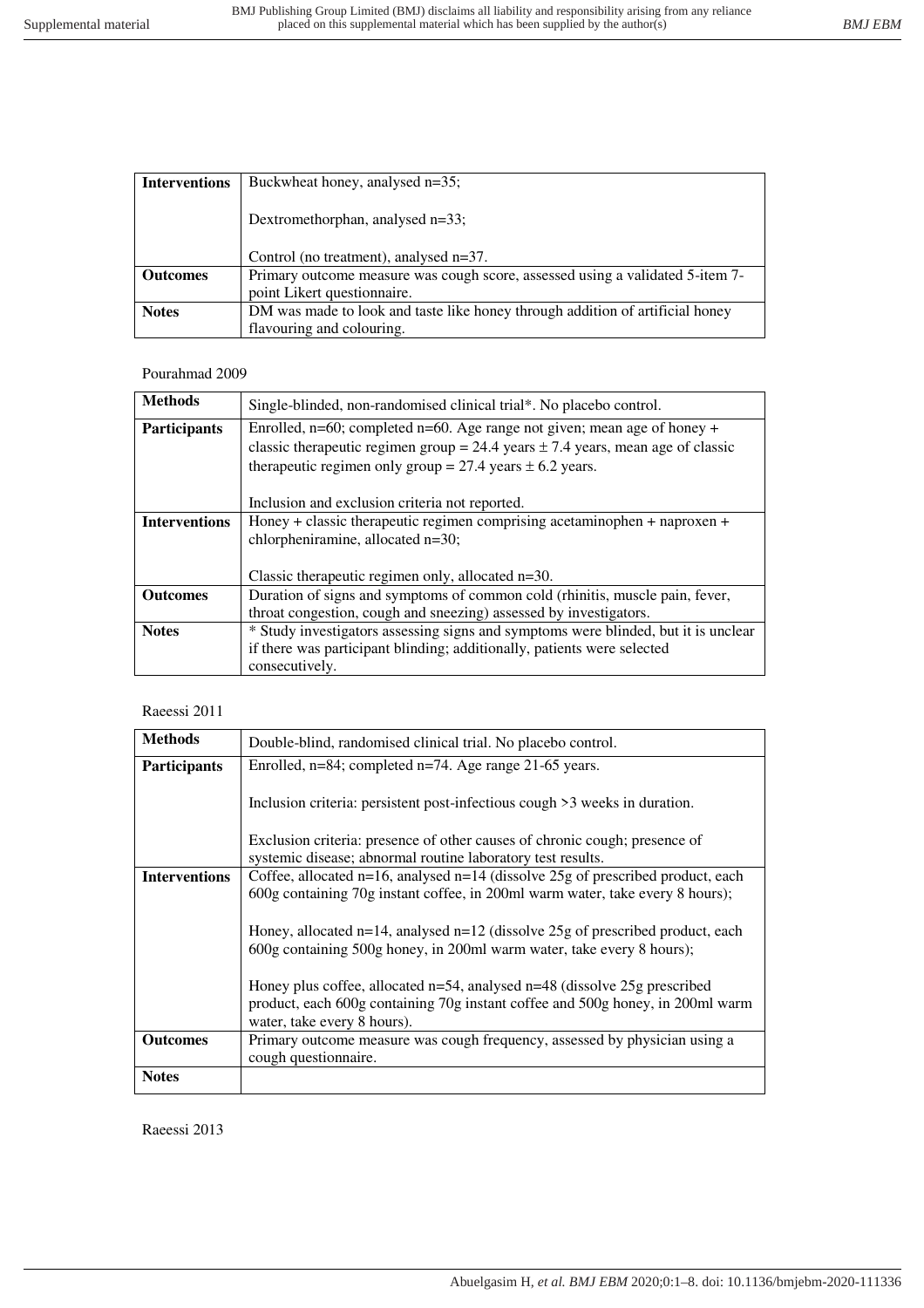| <b>Methods</b>       | Double-blind, randomised, placebo-controlled clinical trial.                                                                                                                          |
|----------------------|---------------------------------------------------------------------------------------------------------------------------------------------------------------------------------------|
| <b>Participants</b>  | Enrolled $n = 97$ ; completed $n = 85$ . Age range 21-65 years.                                                                                                                       |
|                      | Inclusion criteria: persistent post-infectious cough >3 weeks in duration.                                                                                                            |
|                      | Exclusion criteria: smoking; presence of other types of chronic cough "unless first<br>treated by study authors"; presence of systemic disease; abnormal routine<br>laboratory tests. |
| <b>Interventions</b> | Honey plus coffee, allocated $n=33$ , analysed $n=29$ ;                                                                                                                               |
|                      |                                                                                                                                                                                       |
|                      | Steroid (prednisolone), allocated $n=33$ , analysed $n=30$ ;                                                                                                                          |
|                      | Placebo (guaifenesin as supportive treatment) allocated $n=33$ , analysed $n=26$ .                                                                                                    |
| <b>Outcomes</b>      | Primary outcome was cough frequency; used as a measure of cough severity, and<br>assessed using a validated 4-point Likert scale questionnaire.                                       |
| <b>Notes</b>         |                                                                                                                                                                                       |

# Shadkam 2010

| <b>Methods</b>       | Un-blinded, randomised clinical trial study. No placebo control.                                                                                                                                                                                                                                                                                                  |
|----------------------|-------------------------------------------------------------------------------------------------------------------------------------------------------------------------------------------------------------------------------------------------------------------------------------------------------------------------------------------------------------------|
| <b>Participants</b>  | Enrolled $n=160$ ; completed $n=139$ . Age range 24-60 months.                                                                                                                                                                                                                                                                                                    |
|                      | Inclusion criteria: presence of an upper-respiratory infection-induced cough.                                                                                                                                                                                                                                                                                     |
|                      | Exclusion criteria: presence of asthma, pneumonia, laryngotracheobronchitis,<br>sinusitis, allergic rhinitis, chronic lung disease, congenital heart disease,<br>malignancy, and diabetes; use of antihistamines, diphenhydramine,<br>dextromethorphan 4 hours before sleeping; use of cytochrome p450 inhibitors,<br>drug/ herbal medications that affect sleep. |
| <b>Interventions</b> | Honey ("natural" honey), allocated n=40, analysed n=33;                                                                                                                                                                                                                                                                                                           |
|                      | Dextromethorphan, allocated $n=40$ , analysed $n=36$ ;                                                                                                                                                                                                                                                                                                            |
|                      | Diphenhydramine, allocated $n=40$ , analysed $n=34$ ;                                                                                                                                                                                                                                                                                                             |
|                      | Control (supportive interventions e.g. saline nose drops, water vapour,<br>acetaminophen for fever, cleaning blocked nose), allocated n=40, analysed n=36.                                                                                                                                                                                                        |
| <b>Outcomes</b>      | Primary outcome measure was cough score, assessed using a validated 7-point<br>Likert cough questionnaire (adapted from Paul (2007) questionnaire).                                                                                                                                                                                                               |

# Waris 2014

| <b>Methods</b>      | Double-blinded, randomised, placebo-controlled clinical trial.                                                                                                                                                                                                                                             |
|---------------------|------------------------------------------------------------------------------------------------------------------------------------------------------------------------------------------------------------------------------------------------------------------------------------------------------------|
| <b>Participants</b> | Enrolled n=145; completed n=133. Age range 1-12 years.                                                                                                                                                                                                                                                     |
|                     | Inclusion criteria: presence of "uncomplicated acute upper respiratory infection".                                                                                                                                                                                                                         |
|                     | Exclusion criteria: use of "any cough mixture, study agents, oral anti-histamines,<br>nasal decongestants, steroids or antibiotics" up to 48 hours before study start;<br>history of asthma, atopy or chronic lung disease; hospitalisation for lower<br>respiratory tract infection in the past 6 months. |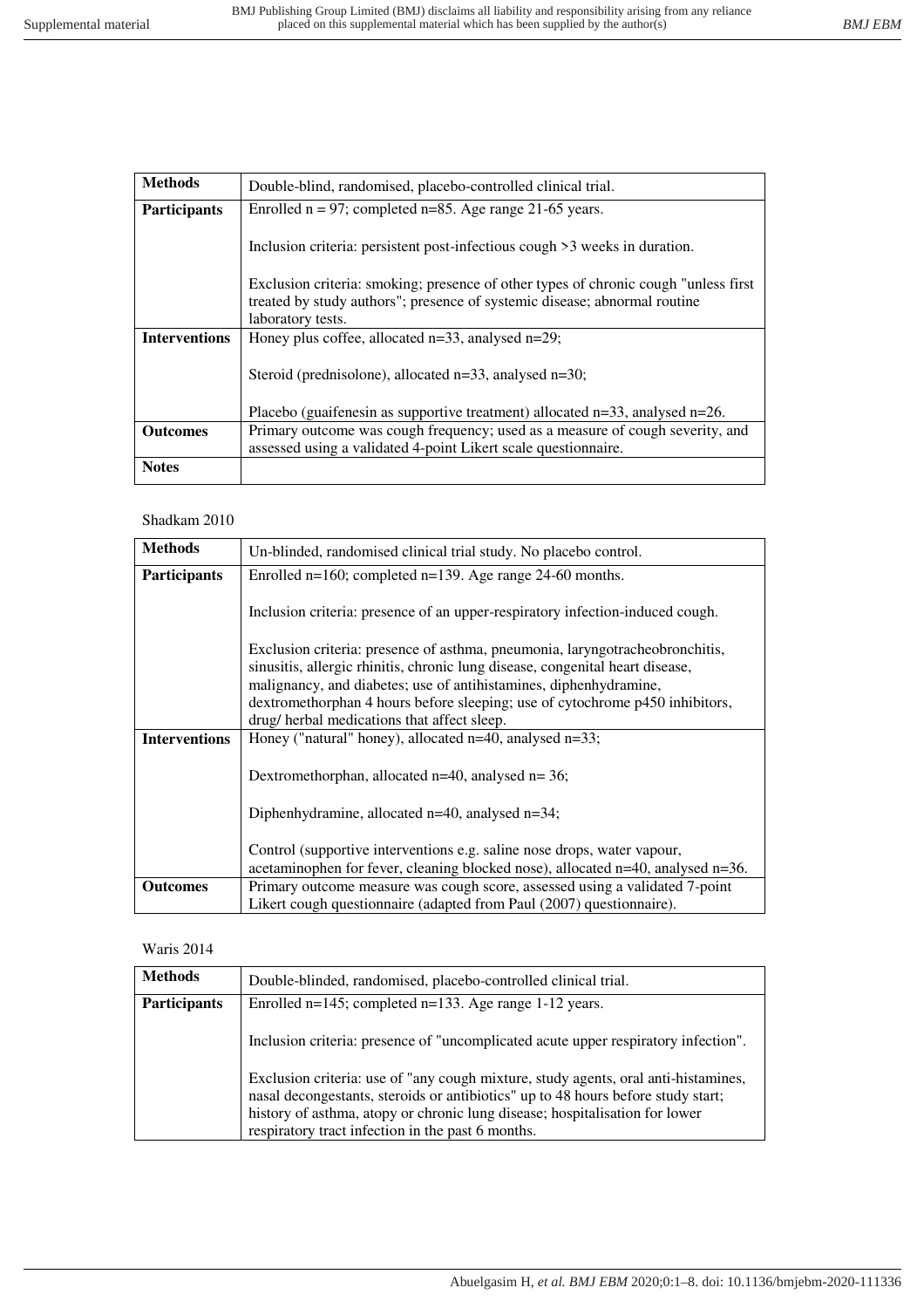| <b>Interventions</b> | Honey, allocated $n=57$ , analysed $n=53$ ;                                                                  |  |  |  |  |
|----------------------|--------------------------------------------------------------------------------------------------------------|--|--|--|--|
|                      | Salbutamol syrup, allocated n=43, analysed n=41;                                                             |  |  |  |  |
|                      | Placebo (brown-coloured sugar syrup), allocated n=45, analysed n=39.                                         |  |  |  |  |
| <b>Outcomes</b>      | Primary outcome measure was cough score, as assessed by a validated 5-item 7-<br>point Likert questionnaire. |  |  |  |  |
| <b>Notes</b>         | Honey, salbutamol syrup and placebo were all similar in appearance and texture.                              |  |  |  |  |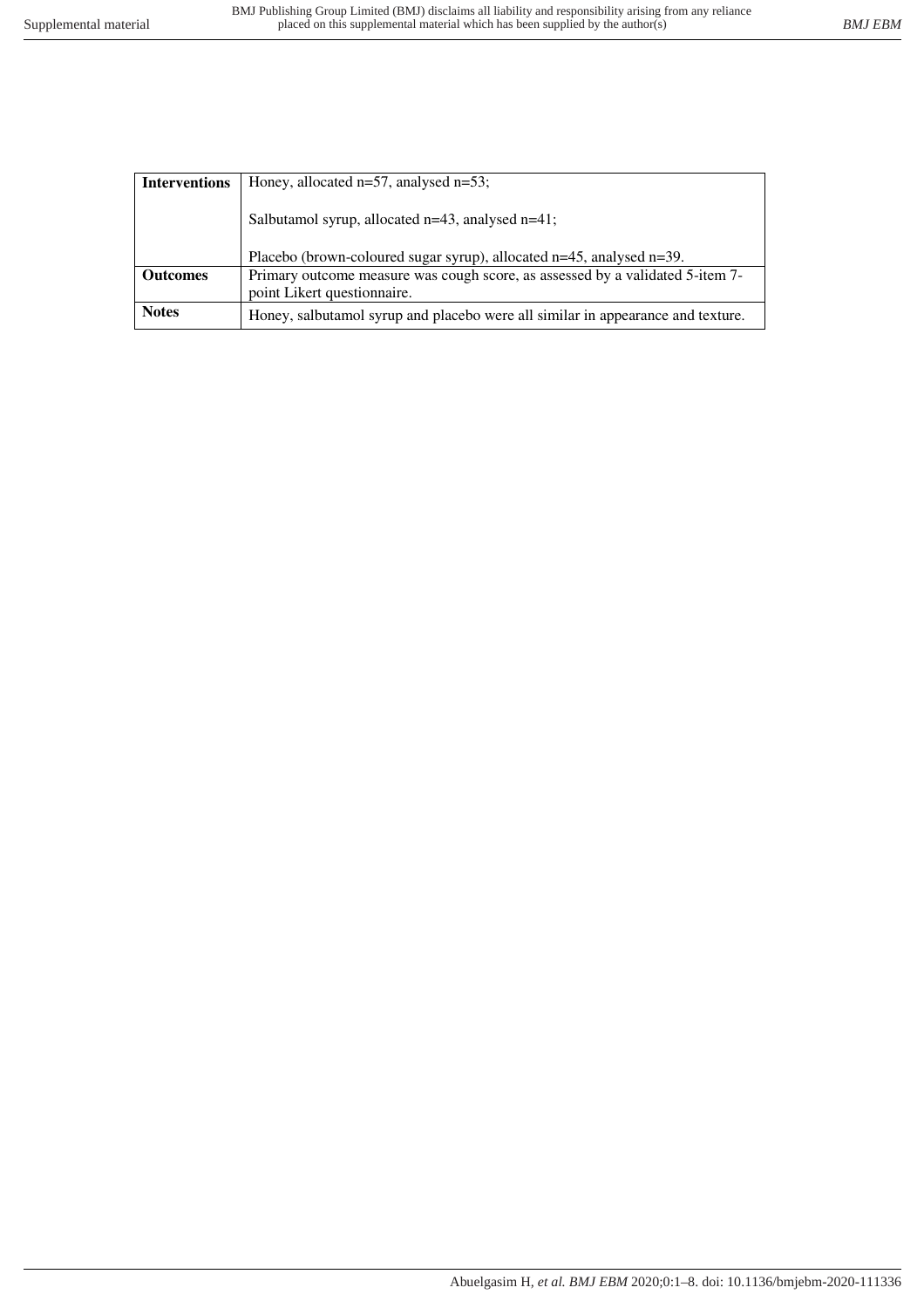# **Supplementary Table 5: Studies with adults only.**

| Comparator        | <b>Outcome</b>                   | <b>Studies</b><br>(n) | Pooled effect estimate including all<br>studies      | <b>Studies</b><br>(n) | Pooled estimates for studies with adults<br>only** |
|-------------------|----------------------------------|-----------------------|------------------------------------------------------|-----------------------|----------------------------------------------------|
| <b>Placebo</b>    | Combined symptom<br>score        | 2(372)                | SMD -0.63, 95% CI (-1.44 to 0.18), $I^2$ =<br>91%    |                       | NA                                                 |
| <b>Usual care</b> | Combined symptom<br>score        | 3(333)                | MD -3.96, 95% CI (-5.42 to -2.51), $I^2 = 0\%$       |                       | NA                                                 |
|                   | Cough frequency                  | 8 (832)               | SMD -0.36, 95% CI (-0.50 to -0.21), $I^2$ =<br>$0\%$ | 3(234)                | SMD -0.19, 95% CI -0.47 to 0.09, $I^2 = 4\%$       |
|                   | Cough severity                   | 5(598)                | SMD -0.44, 95% CI (-0.64, -0.25), $I^2 = 20\%$       |                       | <b>NA</b>                                          |
|                   | Improvement                      | 2(317)                | OR 1.01, 95% CI (0.45 to 2.27), $I^2 = 56\%$         | 1(200)                | OR 0.73, 95% CI 0.42 to 1.27                       |
|                   | Throat pain recovery<br>by day 5 | 1(200)                | OR 0.75, 95% CI 0.43 to 1.32                         |                       | No change                                          |
|                   | Fever recovery by day<br>5       | 1(200)                | OR 2.58 95% CI 1.22 to 5.46                          |                       | No change                                          |
| *Dextromethorphan | Combined symptom<br>score        | 1(68)                 | MD -2.32, 95% CI (-5.88 to 1.24)                     |                       | <b>NA</b>                                          |
|                   | Cough frequency                  | 2(137)                | MD -0.52, 95% CI (-1.51 to 0.46), $I^2 = 0\%$        |                       | NA                                                 |
|                   | Cough severity                   | 2(137)                | MD -0.56, 95% CI (-1.65 to 0.53), $I^2 = 0\%$        |                       | <b>NA</b>                                          |
| *Diphenhydramine  | Combined symptom<br>score        | 1(87)                 | MD -5.31, 95% CI (-7.96 to -2.67)                    |                       | <b>NA</b>                                          |
|                   | Cough frequency                  | 4(385)                | MD -0.29, 95% CI (-0.58 to -0.01), $I^2$ =<br>46%    | 1(105)                | MD -0.01, 95% CI -0.40 to 0.37                     |
|                   | Cough severity                   | 3(280)                | MD -0.50, 95% CI (-0.88 to -0.13), $I^2$ =<br>53%    |                       | <b>NA</b>                                          |